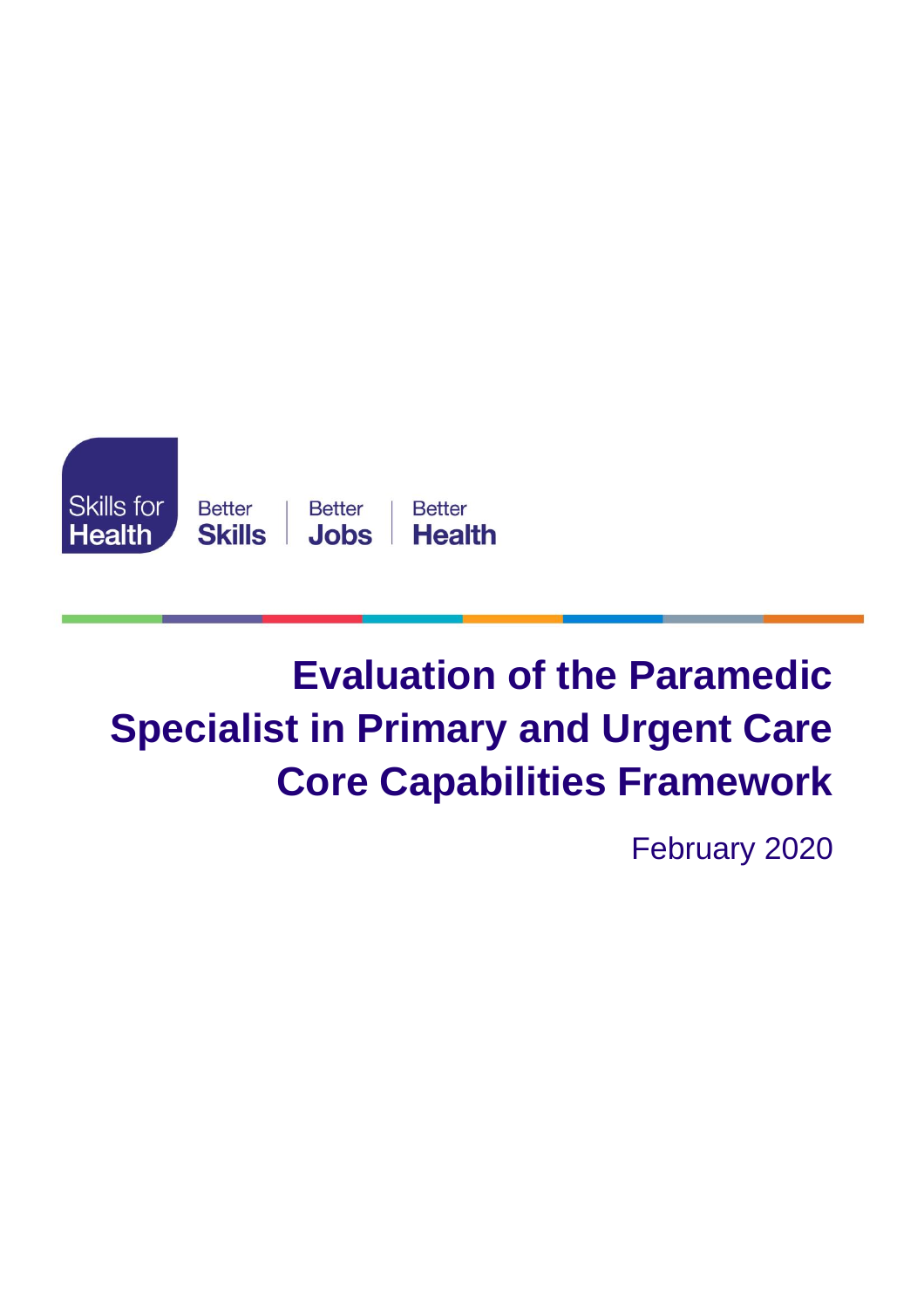## **Contents**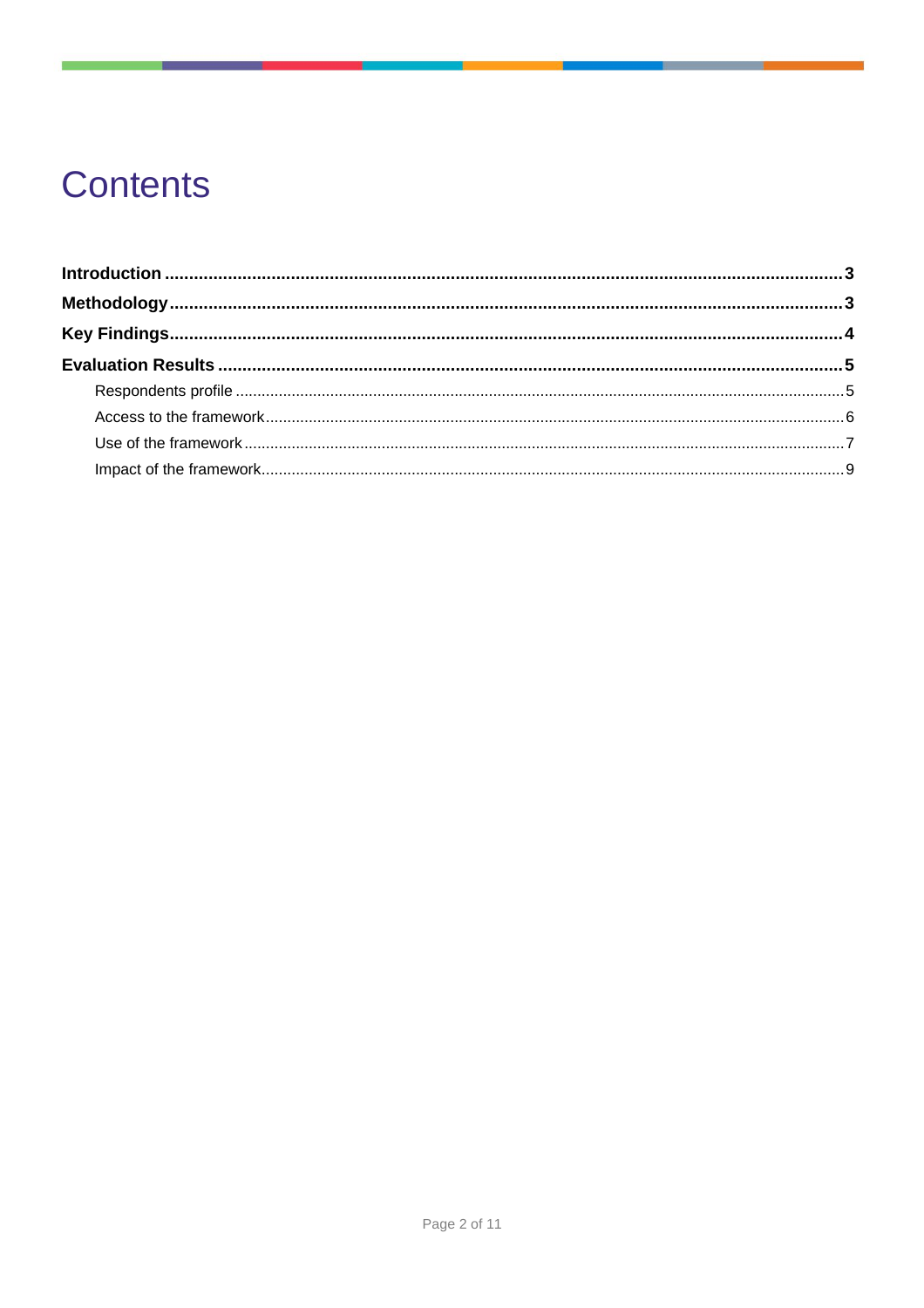## <span id="page-2-0"></span>**Introduction**

The Paramedic Specialist in Primary and Urgent Care Core Capabilities Framework describes advanced clinical practice for the paramedic specialist in primary and urgent care. This includes the knowledge, skills and behaviours to safely and effectively manage service users across the lifespan, recognising the need to be adaptable and working in often quite challenging situations, whilst retaining responsibility and accountability for those service users.

The framework was commissioned by Health Education England and can be downloaded on their website<sup>1</sup>. Skills for Health led the framework development working with a project management group comprising Health Education England, NHS England, College of Paramedics as well as several paramedics working in practice in primary care at an advanced level.

Skills for Health was subsequently commissioned by Health Education England to carry out an evaluation of the Paramedic Specialist in Primary and Urgent Care Core Capabilities Framework. This evaluation aims to better understand the users of the framework and how it has been utilised so far to inform further developments.

## <span id="page-2-1"></span>**Methodology**

A survey was created to capture a snapshot of the utilisation and value of the framework with feedback from experts involved in the development of the framework and the funder. The evaluation was initiated in November 2019, almost a year after the launch of the framework, and invited service users, workforce planners and practitioners to voice their opinion and experience with the document.

The framework is hosted on the Health Education England website and does not monitor the number of downloads; therefore, Skills for Health contacts were invited to participate. In total 38 responses were collected.

This report outlines the main findings from the survey in order to draw relevant conclusions.

<sup>1</sup> The framework can be downloaded here:<https://www.hee.nhs.uk/our-work/paramedics>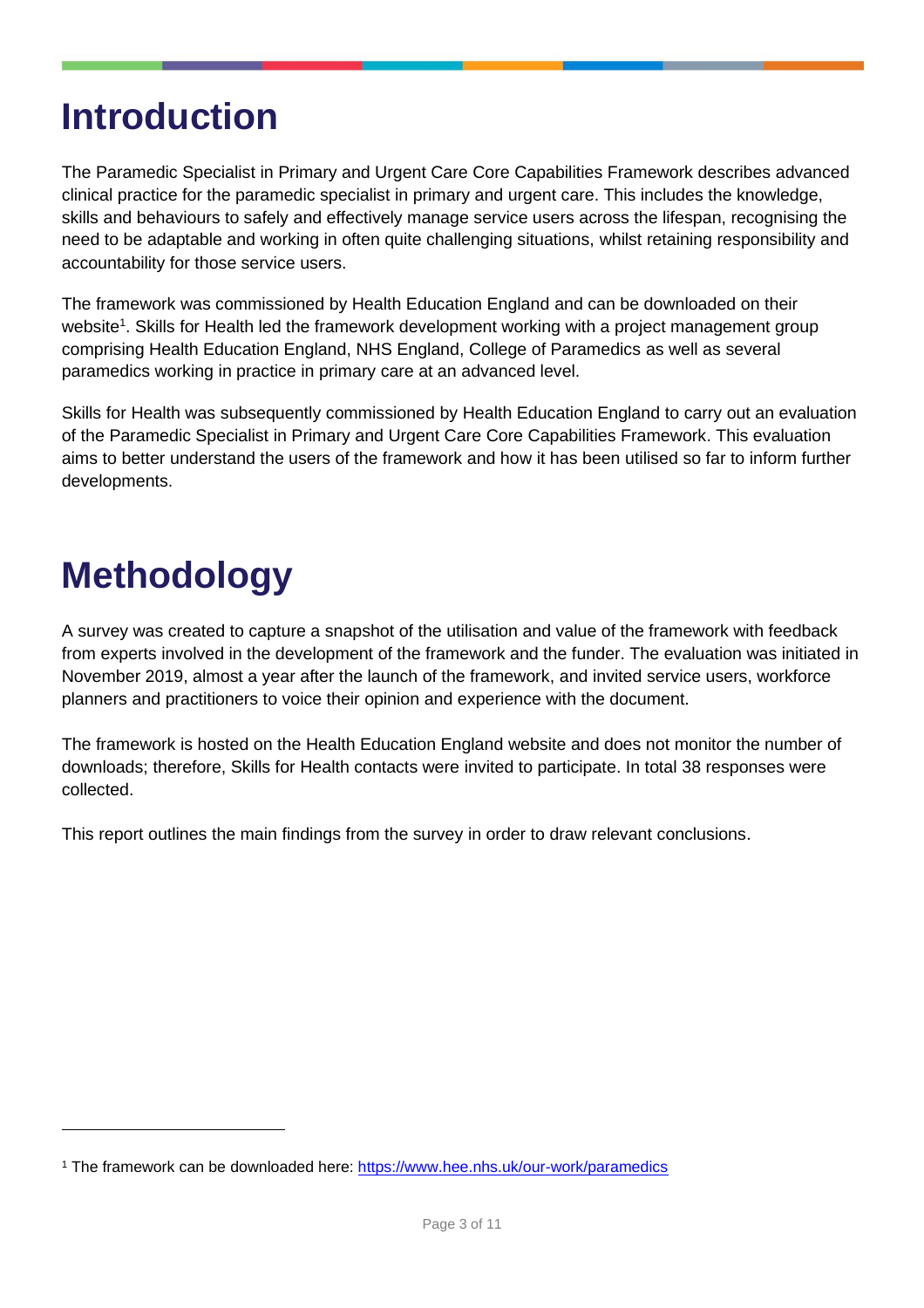## <span id="page-3-0"></span>**Key Findings**

- 38 people responded to the survey.
- Almost all respondents were practitioners (95%).
- 68% of respondents worked in primary care or community services and 21% in emergency services.
- Access to the framework was mainly through direct email (42%) and social media / website (29%).
- Overall, the framework received a score of 4 out of 5 in terms of usefulness, and all respondents indicated that the framework had some level of use. Most respondents stated that the framework is very or quite useful (76%).
- Some people who responded to the survey had not used the framework yet. Their main reasons being lack of time or opportunity to do so, believing it is not relevant for their role, and believing the framework's language is too vague.
- 81% used the framework for their own personal interest, 69% within their team, and 63% used it within their organisation.
- The main uses of the framework included: identify training needs (91%), identify existing capabilities (88%), support service transformation (38%), and support workforce planning and development (31%).
- The framework has helped to increase awareness (88%), widen (69%) and deepen (63%) knowledge and skills. It has also been attributed to improving quality care (44%) and enabling skills mix (31%).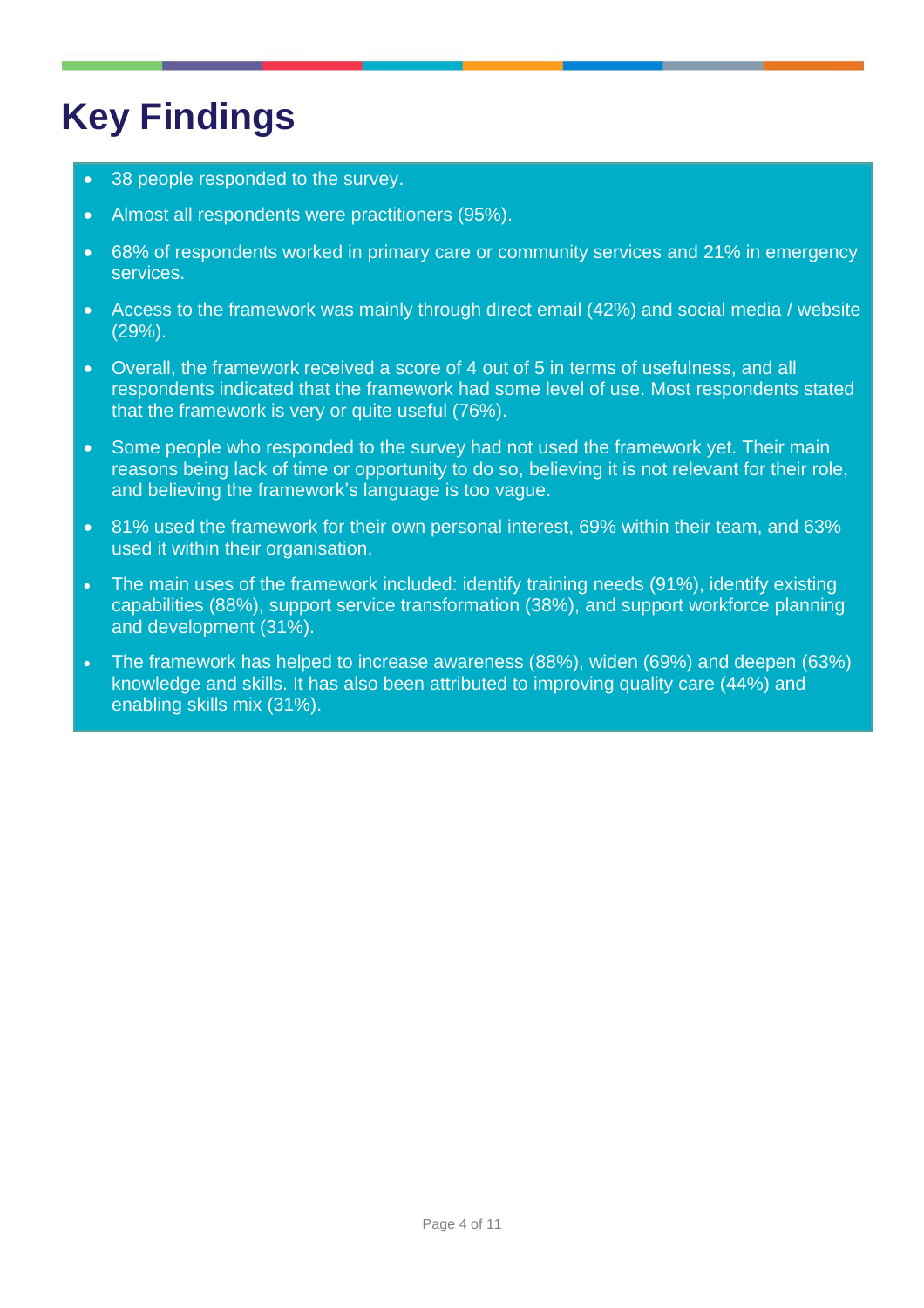## <span id="page-4-0"></span>**Evaluation Results**

The evaluation gathers the opinion and experiences of 38 people who responded to the survey.

#### <span id="page-4-1"></span>**Respondents' profile**

Most of the respondents were practitioners (95%), followed by 24% educators.



Over half of the respondents work in primary care or community services (68%), followed by people in emergency services (21%). This aligns with the target audience of the framework.

### Which of the following best describes the type of organisation you work for?

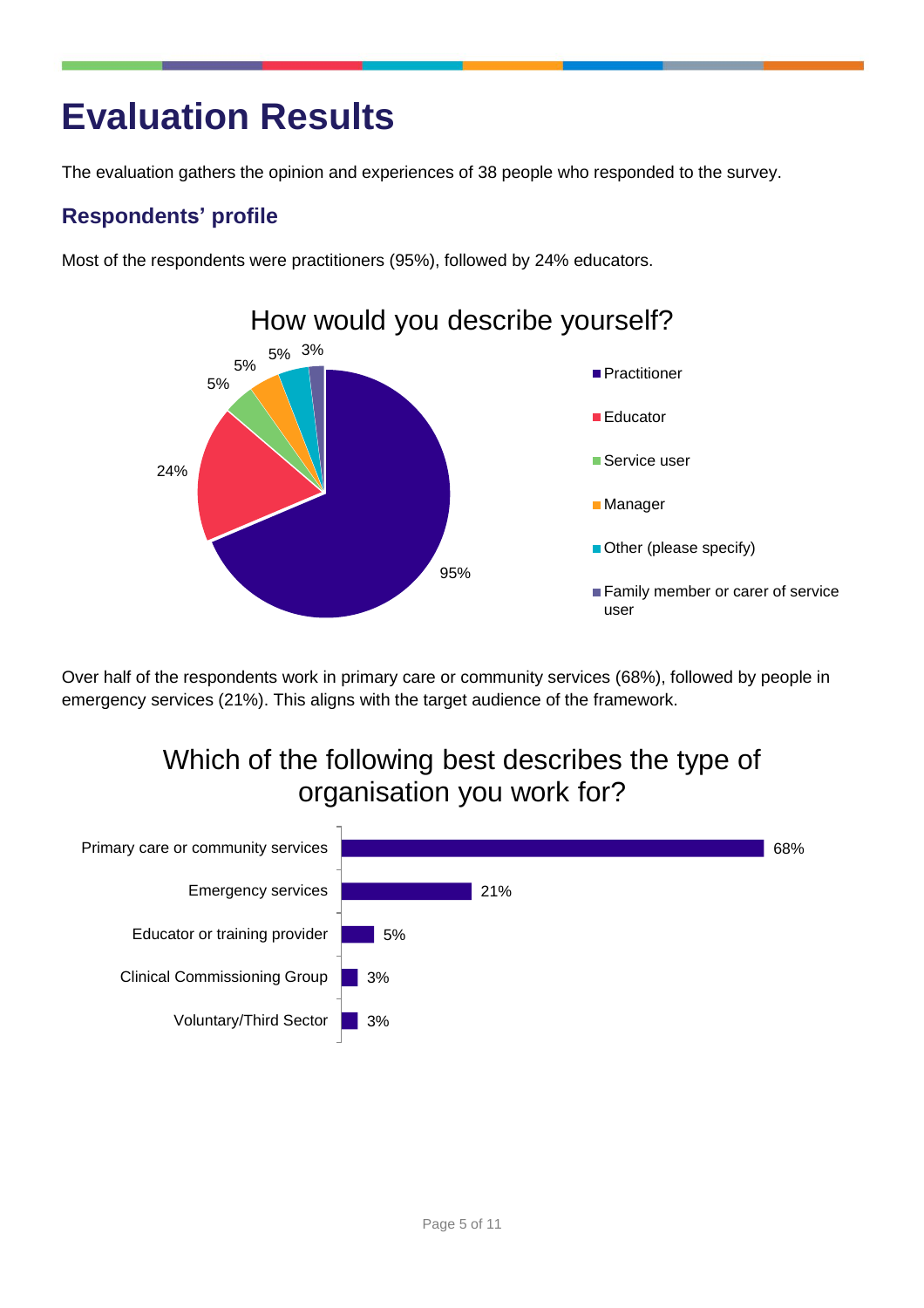#### <span id="page-5-0"></span>**Access to the framework**

Nearly half of respondents indicated that they learned of the framework through direct email (42%), whilst 29% knew about it via social media or through the website (29%).

### How did you hear about the Paramedic Specialist in Primary and Urgent Care Framework?



The framework does not require registration nor introduction of contact details to download it, which has the advantage of increasing overall user friendliness of the website, and it facilitates access. However, unlike other frameworks hosted on the Skills for Health website following an older model by which users had to introduce their contact details to gain access, limited data exists on the interest of the framework over time. However, the advantages of facilitating access to information are greater and a similar approach to Health Education England's is being adopted by Skills for Health.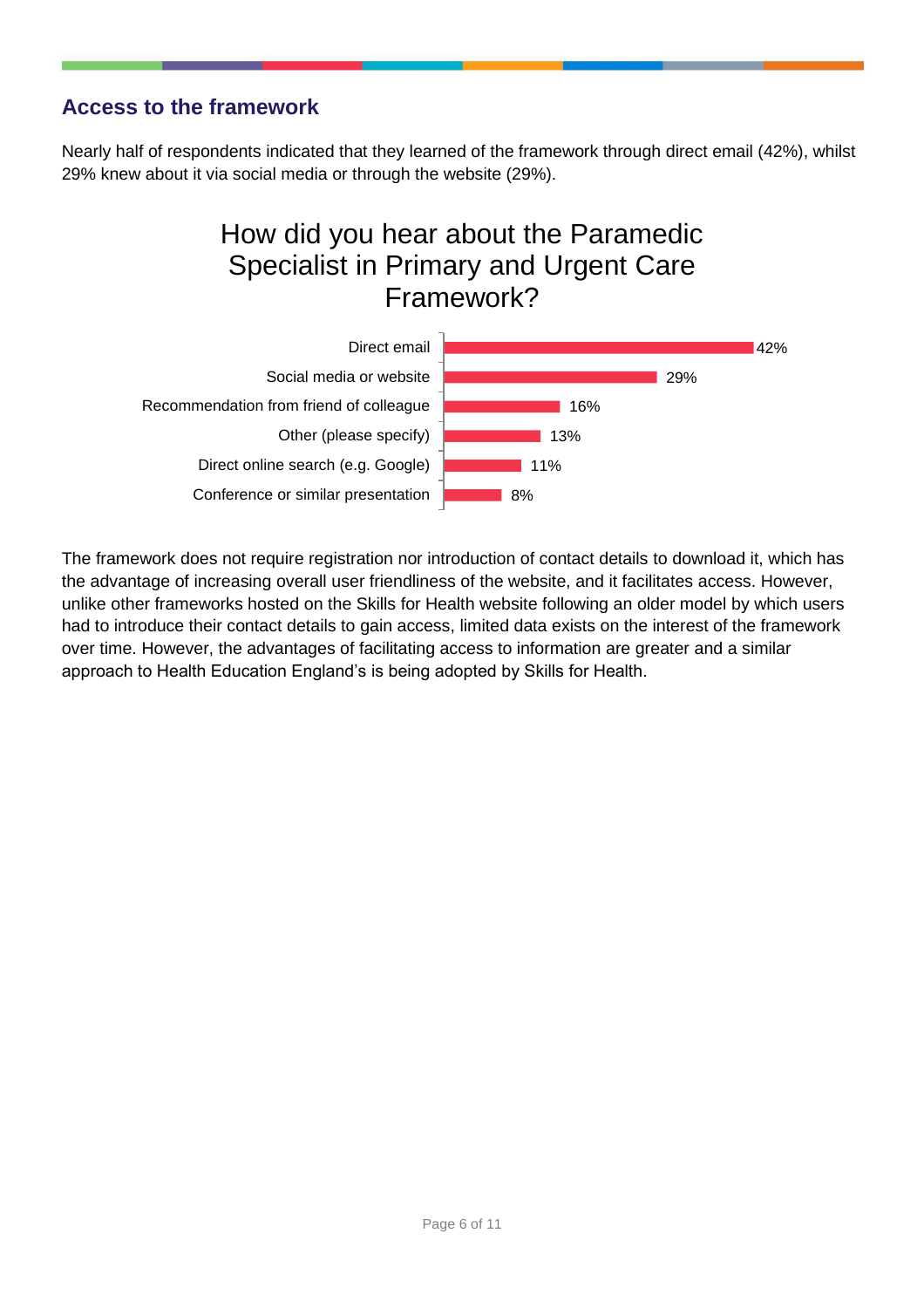#### <span id="page-6-0"></span>**Use of the framework**

Weighted results of the survey state a rate of 4.18/5 in a scale of overall usefulness. Most respondents indicated that the framework was very or quite useful (76%), whilst 24% found it fairly or a little bit useful. None of the participants indicated the framework to be not useful at all.



Regarding how the framework has been used, the majority of respondents usually use it to satisfy their own personal interest (81%), but also use it and share it within their organisation (69%) and within their team (63%).

### At what scale have you used the framework?

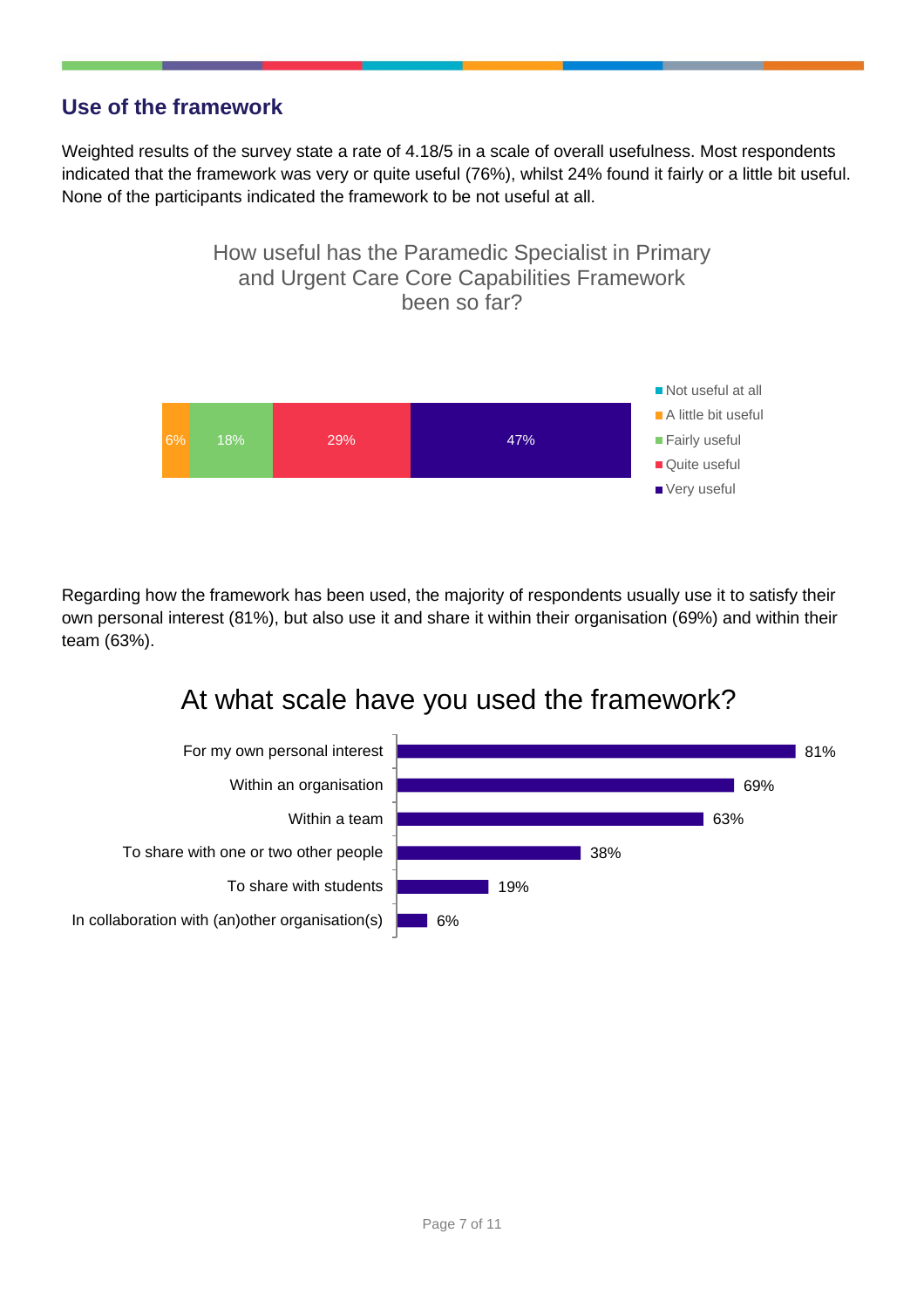Results show that the framework is being used in two major ways: To *identify training needs* (94%), and to *identify existing capabilities* (88%). Other uses also include *support service transformation* (38%) and *support workforce planning and development* (31%).

### In what way have you been using the framework?



There are also 15 respondents who downloaded the framework who had not used it. Their main reasons being:

- 1. Not having enough time.
- 2. Believing it is not relevant for their role.
- 3. Considering the document to be too vague or not provide clear direction for specialist paramedics.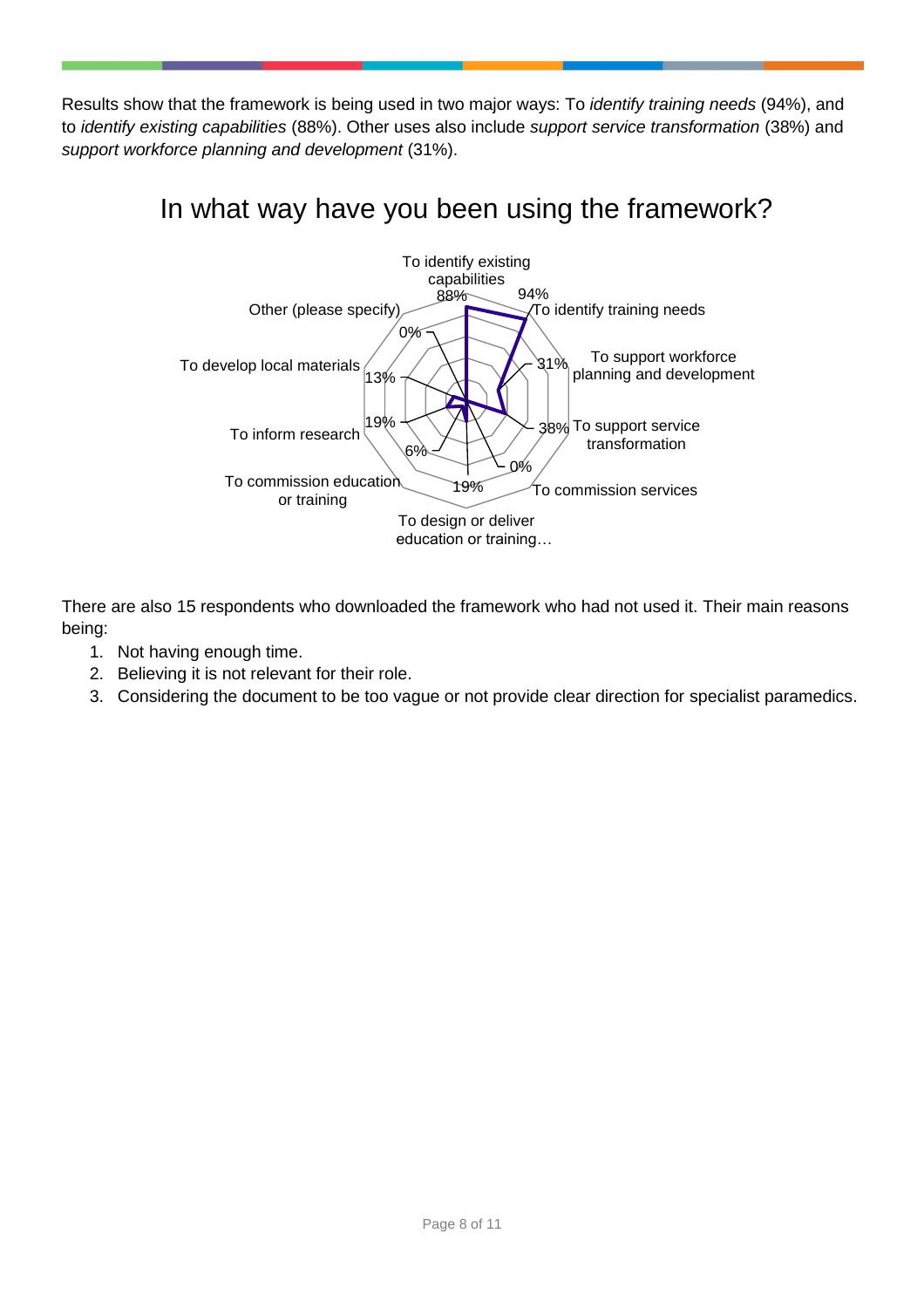#### <span id="page-8-0"></span>**Impact of the framework**

In terms of the impact that the framework has had so far, and considering it was launched only a few months after the framework was made public, 88% of respondents stated that the framework has helped to increase awareness, and over half state that it has helped to widen (69%) and deepen (63%) knowledge and skills.

Results indicate that the most common use of the framework, identifying training needs, has already shown impact with 44% of respondents stating they have accomplished better education and training on core outcomes. Additionally, 31% have noticed that it has enabled skill mix in their organisations.



### What has been the impact so far?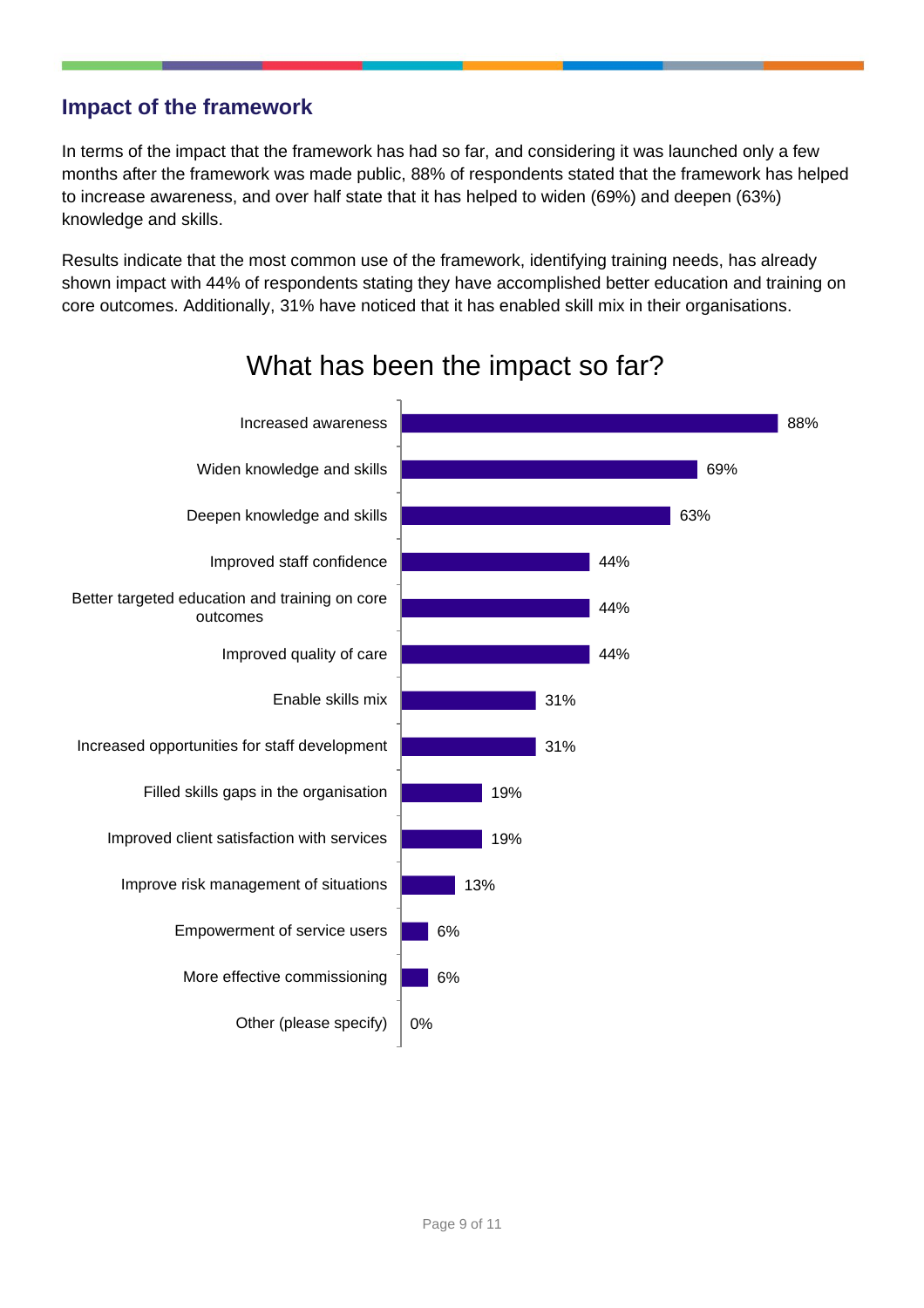The overall reviews of the framework have been positive, yet the survey has been able to gather some accounts of people experiencing difficulties. Beyond common technical difficulties when the document is downloaded using outdated digital systems, the main difficulties respondents encountered were:

- 1. A lack of support from managers and/or clinicians to implement.
- 2. Unclear how the competencies included in the framework differ from those in standard Paramedic care.
- 3. The framework being not tied enough to primary care practice.

*"Very "wordy" and lots of content that is a basic requirement of non-specialist Paramedics, e.g. Domain A 1st element is "Convey information and address issues in ways that avoid jargon and assumptions and respond appropriately to questions and concerns.".*

*"Individual GP surgeries seem to be developing the role based on their requirements. I'm not sure a "one size fits all" framework is in the best interests of either the surgery's or patients."*

Finally, the survey has gathered numerous accounts of benefits shared by respondents. A few themes have emerged from their responses:

- 1. Provide a base to monitor and map current workforce skills.
- 2. Provide guidance for role development.
- 3. Provide reassurance to current practitioners on the quality service they are providing.



Overall, respondents viewed the framework as a comprehensive document that highlighted the importance of the role of paramedics. A few specific areas for improvement were suggested, particularly on translating the framework into everyday practice, and the specific core competencies that differ from standard paramedic practice. However, the framework has had broad meaningful impact, raising awareness and it has started to influence workforce development and training opportunities.